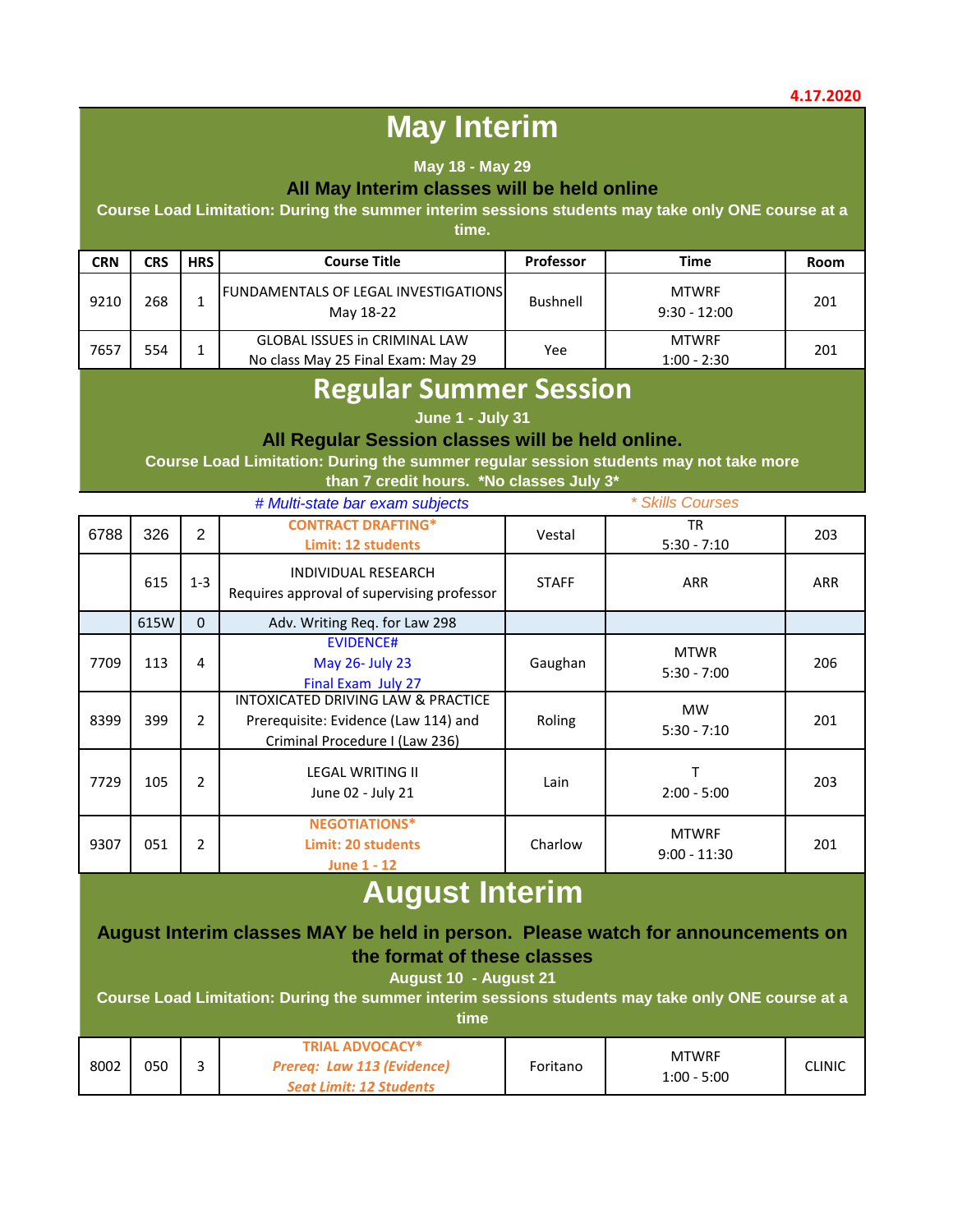|      | 050 | Prereg: Law 113 (Evidence)<br><b>Seat Limit: 12 Students</b> | Scorpiniti     | $5:00 - 9:00$                 | <b>CLINIC</b> |
|------|-----|--------------------------------------------------------------|----------------|-------------------------------|---------------|
| 9209 | 399 | FEDERAL SENTENCING LAW & PRACTICE<br>Final Exam August 21    | <b>Bennett</b> | <b>MTWRF</b><br>$5:00 - 6:10$ | 203           |

## **Clinic Summer Session**

 **Clinic Classes will NOT be online as they require in person representation.** 

**May 18 - July 31** 

**Prerequisite: Completion of three semesters: GPA of 2.00** 

**These courses may not be taken concurrently with Law 628, 612, 613 or 614 EXCEPT for Tax Clinic**

**ORIENTATION REQUIRED from 9:00 a.m. to 4:30 p.m. on Friday, August 21. Students must complete 45 hours worth of work per credit hour.**

| 6792 | 502  | 4-6 | CRIMINAL DEFENSE CLINIC<br>(May 13-Aug. 2) Limit 4 Students                     | <b>Rigg</b> | <b>ARR</b> |  |
|------|------|-----|---------------------------------------------------------------------------------|-------------|------------|--|
| 7228 | 511  | 2   | ADV. CRIMINAL DEFENSE CLINIC TRIAL<br>(May 13-Aug. 2)<br>Seat Limit: 2 Students | <b>Rigg</b> | <b>ARR</b> |  |
| 6795 | 511L |     | ADV. CRIMINAL DEFENSE CLINIC TRIAL<br>(May 13-Aug. 2)<br>Seat Limit: 2 Students | <b>Rigg</b> | <b>ARR</b> |  |
| 8432 | 510  | 4   | Adv. GENERAL CIVIL PRACTICE CLINIC<br>(May 13-Aug. 2)<br>Seat Limit: 2 Students | Frank       | <b>ARR</b> |  |

# **Internships**

**Note: All internships require permission of the supervising professor and, where indicated, the Associate Dean. A student must have at least a 2.0 GPA toregister for and take an internship. Students must complete 45 hours worth of work per credit hour. Students should contact faculty supervisors prior to registering for internships to ensure that the internships are still being offered during the remote teaching period.**

|      |     |               | <b>INTERNSHIP CLASSROOM COMPONENT May</b>                                                                                                                                                                                                                                                           |           |               | <b>CLINIC</b> |
|------|-----|---------------|-----------------------------------------------------------------------------------------------------------------------------------------------------------------------------------------------------------------------------------------------------------------------------------------------------|-----------|---------------|---------------|
| 8970 | 645 | 0             | 22, 1:00 p.m. - 3:00 p.m.                                                                                                                                                                                                                                                                           | Pritchett | R 1:00 - 3:00 | <b>COURT</b>  |
|      |     |               | ** All students are required to attend**                                                                                                                                                                                                                                                            |           |               | <b>ROOM</b>   |
| 8985 |     |               | ADMINISTRATIVE LAW INTERNSHIP                                                                                                                                                                                                                                                                       |           |               |               |
|      | 604 | $\mathcal{P}$ | Prerequisite: Administrative Law                                                                                                                                                                                                                                                                    | Albert    | <b>ARR</b>    | ARR           |
|      |     |               | (Law 252)                                                                                                                                                                                                                                                                                           |           |               |               |
| 6799 | 612 |               | ADVANCED PROSECUTOR INTERNSHIP<br>Prerequisite: 3 semesters completed,<br>including Law 113 (Evidence) and Law 236<br>(Crim Pro I). Must have competed a<br>standard Prosecution Internship (Law 613 or<br>614) prior to enrollment. May not be taken<br>concurrently with Law 501, 503, 502 or 628 | Foritano  | <b>ARR</b>    | <b>ARR</b>    |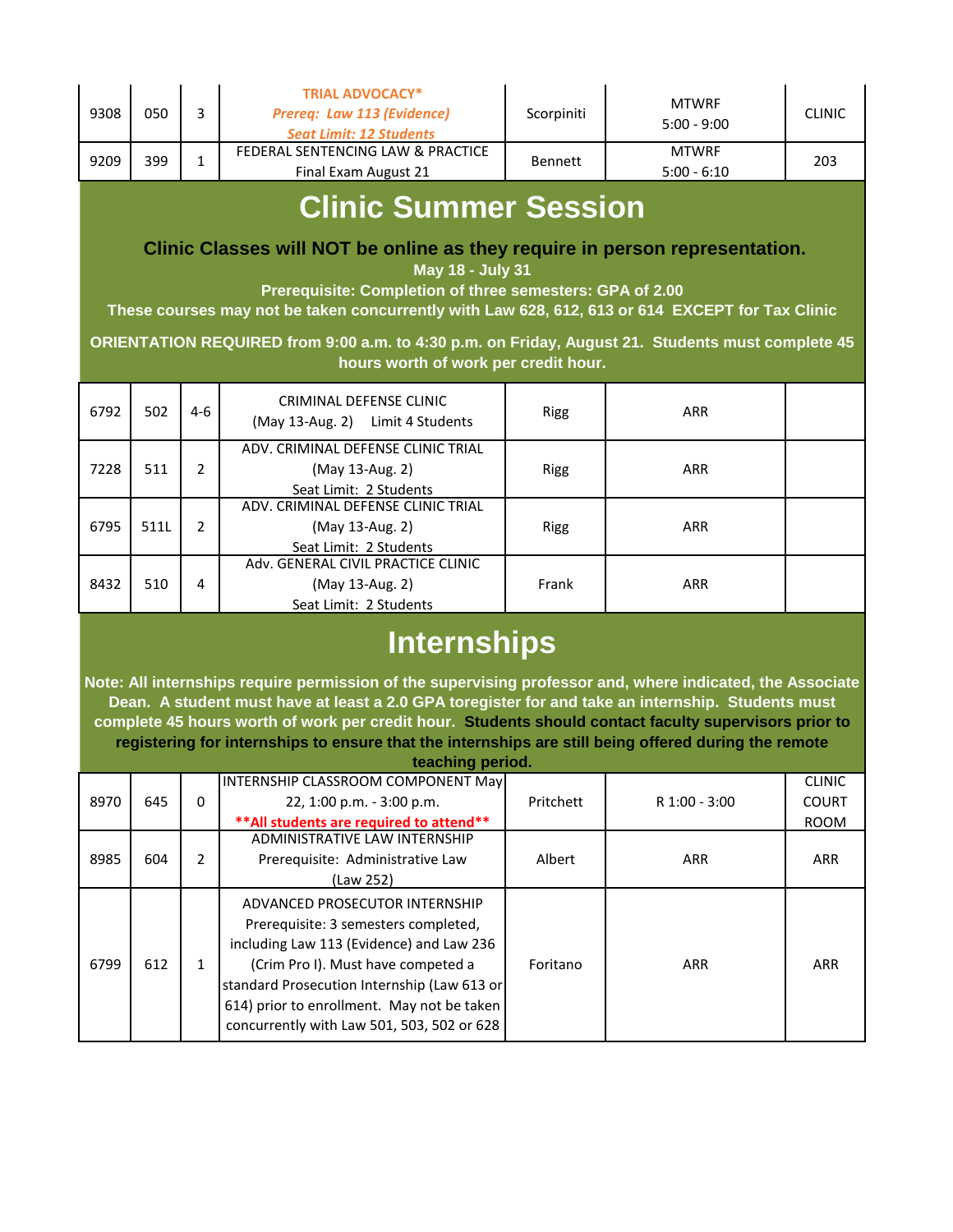| 7414 | 633 | 3       | ADV. POLK CO. PROSECUTOR INTERNSHIP<br>Prerequisite: 3 semesters completed,<br>including Law 113 (Evidence) and Law 236<br>(Crim Pro I). Must have competed a<br>standard Prosecution Internship (Law 613 or<br>614) prior to enrollment. May not be taken<br>concurrently with Law 501, 503, 502 or 628 | Foritano      | <b>ARR</b> | <b>ARR</b> |
|------|-----|---------|----------------------------------------------------------------------------------------------------------------------------------------------------------------------------------------------------------------------------------------------------------------------------------------------------------|---------------|------------|------------|
| 6801 | 622 | $1 - 3$ | <b>CHILDREN'S RIGHTS INTERNSHIP</b>                                                                                                                                                                                                                                                                      | Hegemeier     | <b>ARR</b> | <b>ARR</b> |
| 6802 | 610 | 3       | <b>CONSUMER LAW INTERNSHIP</b>                                                                                                                                                                                                                                                                           | Pritchett     | <b>ARR</b> | <b>ARR</b> |
| 6803 | 626 | $2 - 3$ | ENVIRONMENTAL LAW INTERNSHIP                                                                                                                                                                                                                                                                             | Anderson      | <b>ARR</b> | <b>ARR</b> |
| 6804 | 603 | $1 - 3$ | <b>ETHICS INTERNSHIP</b><br>Prerequisite: Ethics (Law 114) Limit 1<br>student                                                                                                                                                                                                                            | Strassberg    | <b>ARR</b> | <b>ARR</b> |
| 6805 | 609 | 3       | FEDERAL PUBLIC DEFENDER INTERNSHIP<br>Note: May not be taken concurrently with<br>Law 501, 502, 503, 612, 613, 614 or 628                                                                                                                                                                                | Rigg          | <b>ARR</b> | <b>ARR</b> |
|      | 600 | $1 - 3$ | <b>INDEPENDENT INTERNSHIP</b><br>Note: Requires approval and signature of<br>supervising Professor and Associate Dean                                                                                                                                                                                    | <b>STAFF</b>  | <b>ARR</b> | ARR        |
| 6876 | 630 | 3       | <b>IOWA ATTORNEY GENERAL OFFICE</b><br><b>INTERNSHIP</b><br>Prerequisites: Law 113 (Evidence) and Law<br>236 (Crim Pro I)                                                                                                                                                                                | Foritano      | <b>ARR</b> | ARR        |
| 9094 | 602 | $1 - 3$ | <b>IOWA LEGAL AID INTERNSHIP</b>                                                                                                                                                                                                                                                                         | Lee Schneider | ARR        | <b>ARR</b> |
| 1118 | 642 | $1 - 3$ | <b>IOWA SECRETARY OF STATE</b>                                                                                                                                                                                                                                                                           | Gaughan       | ARR        | ARR        |
| 6811 | 624 | 3       | <b>IOWA WORKERS' COMPENSATION</b><br><b>INTERNSHIP</b>                                                                                                                                                                                                                                                   | Miller        | <b>ARR</b> | <b>ARR</b> |
| 6812 | 623 | $1 - 3$ | <b>JUDICIAL INTERNSHIP</b><br>Prereq: 30 credit hrs and 2.3 CGPA<br>Seat Limit: 6 Students                                                                                                                                                                                                               | Jurs          | <b>ARR</b> | <b>ARR</b> |
| 6813 | 631 | $1 - 3$ | JUVENILE COURT CLERK INTERNSHIP                                                                                                                                                                                                                                                                          | Charlow       | <b>ARR</b> | <b>ARR</b> |
| 6814 | 632 | $1 - 3$ | JUVENILE LAW APPELLATE INTERNSHIP                                                                                                                                                                                                                                                                        | Charlow       | <b>ARR</b> | ARR        |
| 6815 | 620 | 3       | JUVENILE LAW INTERNSHIP<br>Prerequisites: Law 280 (Children & the Law),<br>Law 050 (Trial Advocacy)                                                                                                                                                                                                      | Charlow       | <b>ARR</b> | ARR        |
| 8780 | 643 | $2 - 3$ | KIDS FIRST INTERNSHIP                                                                                                                                                                                                                                                                                    | Hegemeier     | ARR        | ARR        |